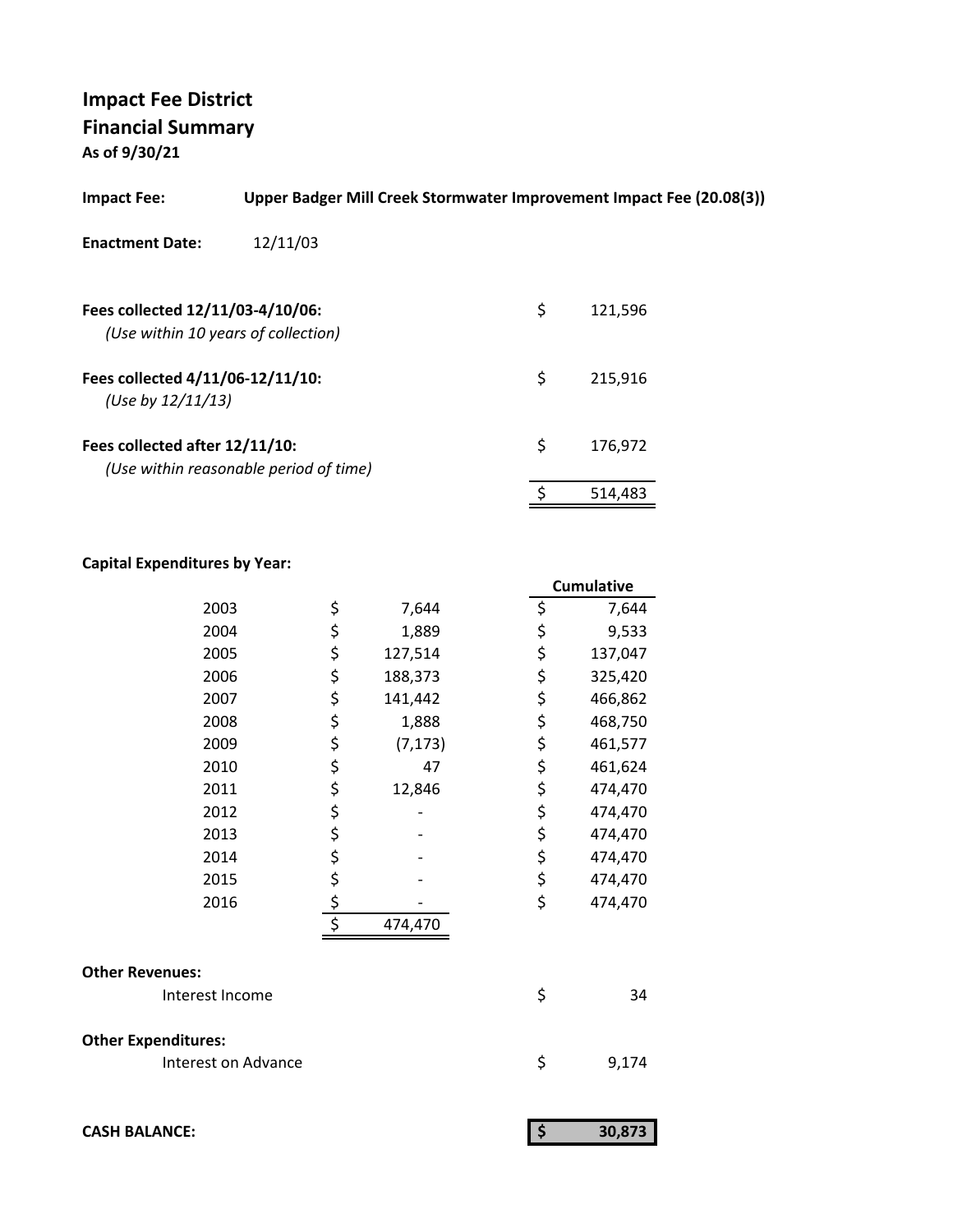**As of 9/30/21**

| <b>Impact Fee:</b>                                                     |                                        |    | Door Creek North Phase 2 Improvements Impact Fee (20.08(4)) |  |
|------------------------------------------------------------------------|----------------------------------------|----|-------------------------------------------------------------|--|
| <b>Enactment Date:</b>                                                 | 3/17/04                                |    |                                                             |  |
| Fees collected 3/17/04-4/10/06:<br>(Use within 10 years of collection) |                                        | S  | 235,710                                                     |  |
| Fees collected 4/11/06-3/17/11:<br>(Use by $3/17/14$ )                 |                                        | \$ | 99.202                                                      |  |
| Fees collected after 3/17/11:                                          | (Use within reasonable period of time) | S  | 853.594                                                     |  |

#### **Capital Expenditures by Year:**

|      |              | <b>Cumulative</b> |
|------|--------------|-------------------|
| 2004 | \$1,186,316  | \$1,186,316       |
| 2005 | \$<br>4,414  | \$1,190,730       |
| 2006 | \$<br>1,832  | \$1,192,561       |
| 2007 | \$<br>61,157 | \$1,253,719       |
| 2008 | \$           | \$1,253,719       |
| 2009 | \$           | \$1,253,719       |
| 2010 | \$           | \$1,253,719       |
| 2011 | \$           | \$1,253,719       |
| 2012 | \$           | \$1,253,719       |
| 2013 | \$           | \$1,253,719       |
| 2014 | \$           | \$1,253,719       |
| 2015 | \$           | \$1,253,719       |
| 2016 | \$           | \$1,253,719       |
|      | 1,253,719    |                   |

## **Other Expenditures:**

| Interest on Advance |  | 63,925 |
|---------------------|--|--------|
|---------------------|--|--------|

**CASH BALANCE:** (129,137)

\$ 1,188,506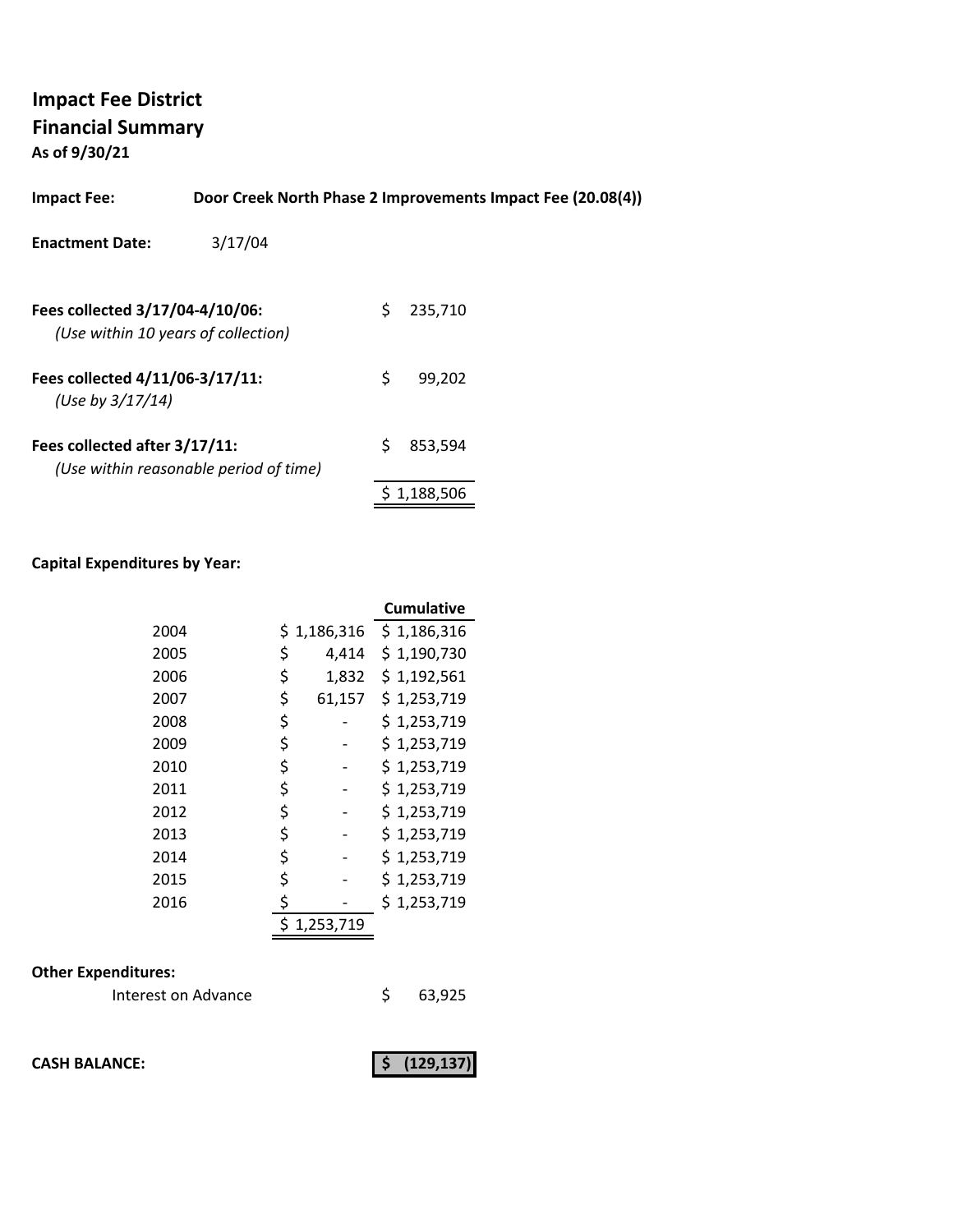**As of 9/30/21**

#### **Impact Fee: Valley View Road Sewer and Drainage Improvement (22.08(5))**

**Enactment Date:** 7/12/05

|                                                                         |     | <b>Sewer</b> |            |    | <b>Stormwater</b> |
|-------------------------------------------------------------------------|-----|--------------|------------|----|-------------------|
| Fees collected 7/12/05-4/10/06:<br>(Use within 10 years of collection)  | \$. |              |            |    |                   |
| Fees collected 4/11/06-7/12/12:<br>(Use by 7/12/15)                     | \$  | 6,155        |            | \$ | 7,827             |
| Fees collected after 7/12/12:<br>(Use within reasonable period of time) | \$  | 73,186       |            | Ś. | 30,993            |
|                                                                         | ÷   | 79,341       |            |    | 38,820            |
| <b>Debt Proceeds:</b>                                                   | \$  | 220,000      | (PAID OFF) |    |                   |

## **Capital Expenditures by Year:**

|                                 | <b>SEWER</b> |         |    |                   | <b>STORMWATER</b> |    |                   |
|---------------------------------|--------------|---------|----|-------------------|-------------------|----|-------------------|
|                                 |              |         |    | <b>Cumulative</b> |                   |    | <b>Cumulative</b> |
| 2005                            | \$           | 233,802 | \$ | 233,802           | \$<br>354,923     | S  | 354,923           |
| 2006                            |              | 16,262  |    | 250,063           | 47,531            |    | 402,455           |
| 2007                            |              | 230     | \$ | 250,293           | 1,500             | \$ | 403,954           |
| 2008                            |              | (36)    | \$ | 250,257           | 1,536             | \$ | 405,490           |
| 2009                            |              | 6,884   | \$ | 257,142           |                   | \$ | 405,490           |
| 2010                            |              | 20,327  | \$ | 277,469           |                   |    | 405,490           |
| 2011                            |              | 34,457  | \$ | 311,926           |                   | Ś  | 405,490           |
| 2012                            |              | 7,441   | \$ | 319,367           |                   |    | 405,490           |
| 2013                            |              | 578     | \$ | 319,945           |                   | \$ | 405,490           |
| 2014                            |              |         |    | 319,945           |                   |    | 405,490           |
| 2015                            |              |         | \$ | 319,945           |                   |    | 405,490           |
| 2016                            | \$           |         | \$ | 319,945           |                   | \$ | 405,490           |
|                                 |              | 319,945 |    |                   | 405,490           |    |                   |
| <b>Other Expenditures:</b>      |              |         |    |                   |                   |    |                   |
| Interest on Advance             |              |         | \$ | 18,935            |                   | \$ | 23,998            |
| Debt Principal & Interest (net) |              |         | \$ | 248,456           |                   |    |                   |
| <b>CASH BALANCE:</b>            |              |         |    | (287, 995)        |                   |    | (390, 668)        |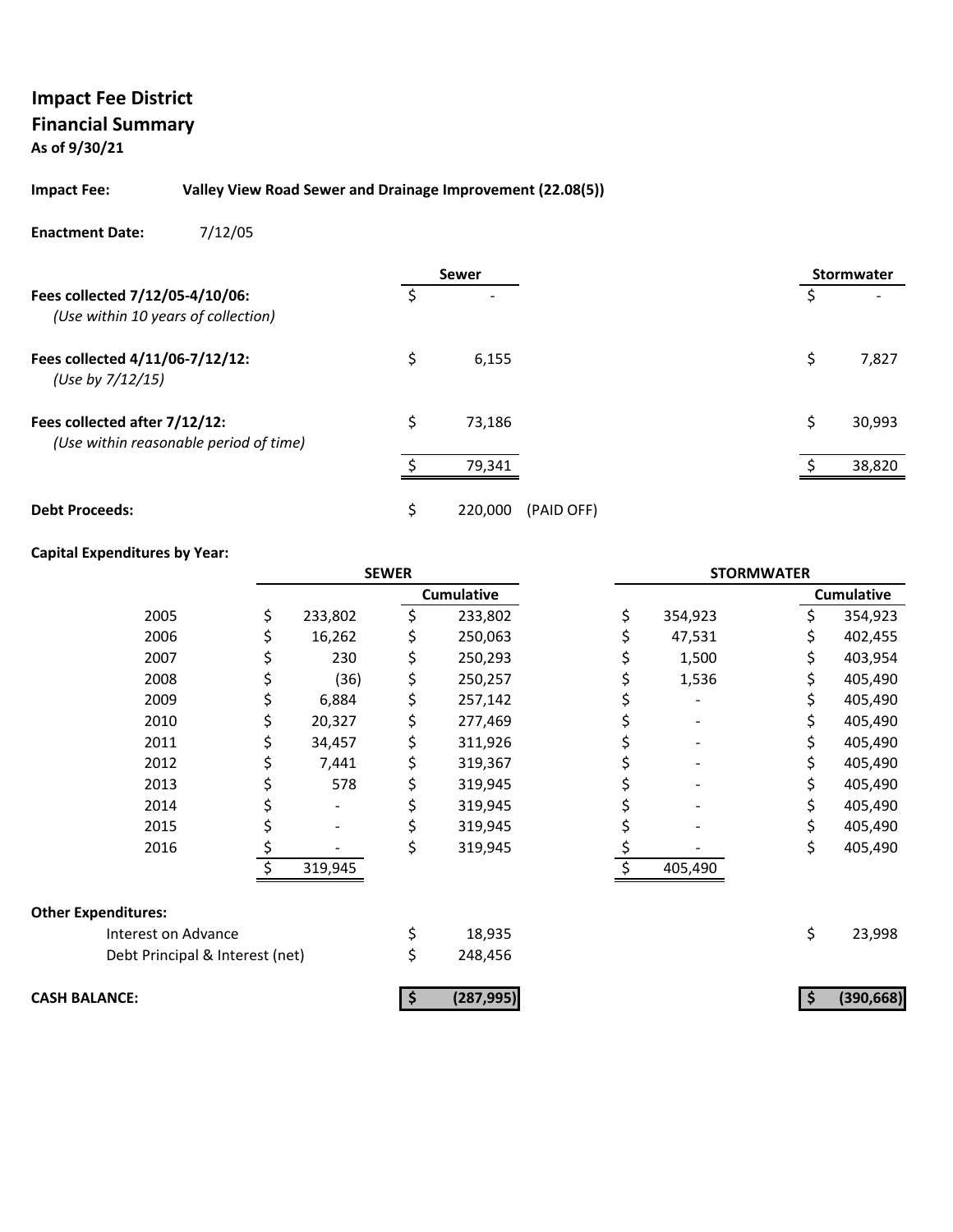**As of 9/30/21**

| <b>Felland Road Sanitary Sewer Improvement (20.08(7))</b><br>Impact Fee: |                                        |    |         |  |
|--------------------------------------------------------------------------|----------------------------------------|----|---------|--|
| <b>Enactment Date:</b>                                                   | 12/20/07                               |    |         |  |
| Fees collected 12/20/07-4/10/06:                                         | (Use within 10 years of collection)    | \$ |         |  |
| Fees collected 4/11/06-12/20/14:<br>(Use by 12/20/17)                    |                                        | \$ |         |  |
| Fees collected after 12/20/14:                                           | (Use within reasonable period of time) | \$ | 117,303 |  |
|                                                                          |                                        | \$ | 117.303 |  |

### **Capital Expenditures by Year:**

|      |               |    | <b>Cumulative</b> |
|------|---------------|----|-------------------|
| 2007 | \$<br>54,453  | \$ | 54,453            |
| 2008 | \$<br>680,651 |    | 735,104           |
| 2009 | \$<br>854,468 | \$ | 1,589,572         |
| 2010 | \$<br>19,749  | \$ | 1,609,321         |
| 2011 | \$<br>281     | \$ | 1,609,602         |
| 2012 | \$            | \$ | 1,609,602         |
| 2013 |               | \$ | 1,609,602         |
| 2014 | \$            | \$ | 1,609,602         |
| 2015 |               | \$ | 1,609,602         |
| 2016 |               | \$ | 1,609,602         |
|      | 1,609,602     |    |                   |
|      |               |    |                   |

#### **Other Expenditures:**

Interest on Advance **1998** \$91,934

**CASH BALANCE: (1,584,233) \$**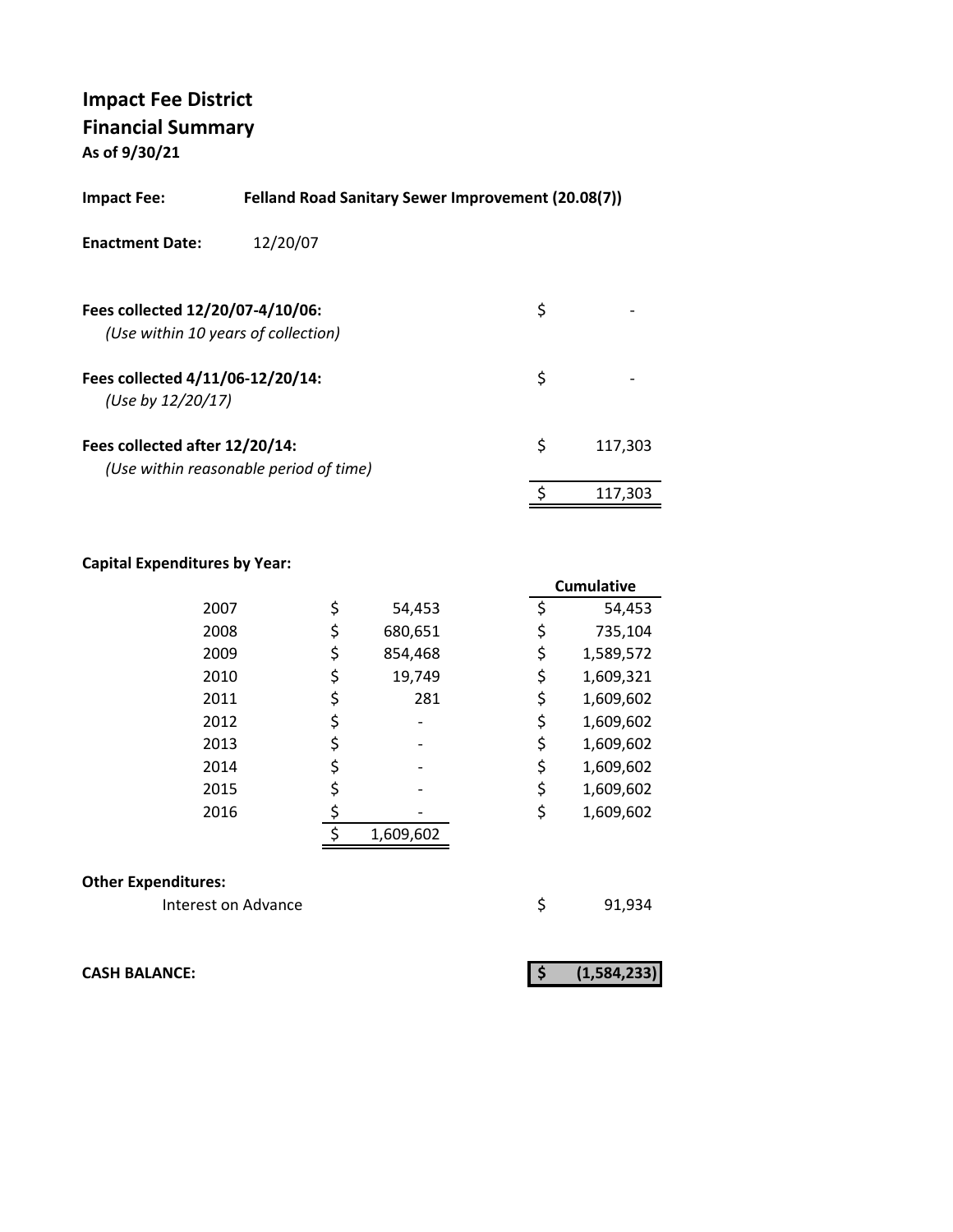**As of 9/30/21**

| <b>Impact Fee:</b>                                                    | Elderberry Neighborhood Sanitary Sewer Improvement (20.08(8)) |    |         |  |  |
|-----------------------------------------------------------------------|---------------------------------------------------------------|----|---------|--|--|
| <b>Enactment Date:</b>                                                | 11/22/08                                                      |    |         |  |  |
| Fees collected Before 4/10/06:<br>(Use within 10 years of collection) |                                                               |    | N/A     |  |  |
| Fees collected 4/11/06-11/22/15:<br>(Use by 11/22/18)                 |                                                               | \$ | 104.033 |  |  |
| Fees collected after 11/22/15:                                        | (Use within reasonable period of time)                        | \$ | 190,346 |  |  |
|                                                                       |                                                               |    | 294,379 |  |  |
|                                                                       |                                                               |    |         |  |  |

## **Capital Expenditures by Year:**

|                            |    |         | <b>Cumulative</b> |
|----------------------------|----|---------|-------------------|
| 2008                       | \$ | 52,335  | \$<br>52,335      |
| 2009                       | \$ | 268,548 | \$<br>320,883     |
| 2010                       | \$ | 508     | \$<br>321,391     |
| 2011                       | \$ |         | \$<br>321,391     |
| 2012                       | \$ |         | \$<br>321,391     |
| 2013                       | \$ |         | \$<br>321,391     |
| 2014                       | \$ |         | \$<br>321,391     |
| 2015                       | \$ |         | \$<br>321,391     |
| 2016                       | \$ |         | \$<br>321,391     |
|                            | ¢  | 321,391 |                   |
| <b>Other Expenditures:</b> |    |         |                   |
| Interest on Advance        |    |         | \$<br>13,820      |

**CASH BALANCE:**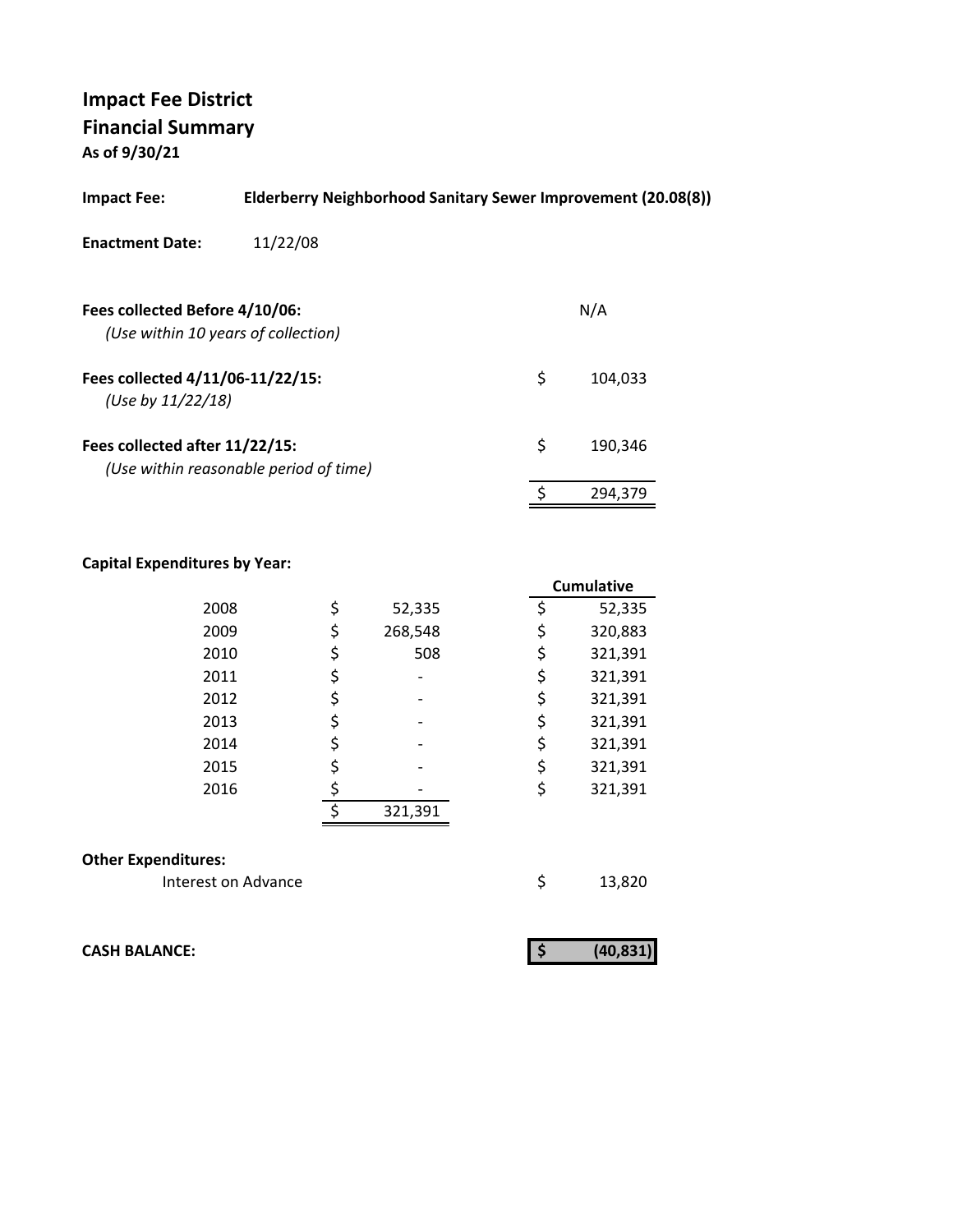**As of 9/30/21**

| <b>Impact Fee:</b>                                                      |                                 | <b>Northeast Neighborhood Sanitary Sewer Improvement (20.08(9))</b> |                           |                   |            |
|-------------------------------------------------------------------------|---------------------------------|---------------------------------------------------------------------|---------------------------|-------------------|------------|
| <b>Enactment Date:</b>                                                  | 3/14/09                         |                                                                     |                           |                   |            |
| Fees collected Before 4/10/06:<br>(Use within 10 years of collection)   |                                 |                                                                     |                           | N/A               |            |
| Fees collected 4/11/06-3/14/16:<br>(Use by 3/14/19)                     |                                 |                                                                     | \$                        |                   |            |
| Fees collected after 3/14/16:<br>(Use within reasonable period of time) |                                 |                                                                     | \$                        | 68,287            |            |
|                                                                         |                                 |                                                                     | \$                        | 68,287            |            |
| <b>Debt Proceeds:</b>                                                   |                                 |                                                                     | \$                        | 290,000           | (PAID OFF) |
| <b>Capital Expenditures by Year:</b>                                    |                                 |                                                                     |                           | <b>Cumulative</b> |            |
| 2009                                                                    | \$                              | 359,509                                                             | \$                        | 359,509           |            |
| 2010                                                                    |                                 | 260,073                                                             | \$                        | 619,582           |            |
| 2011                                                                    | ぐうさくさい                          | (1)                                                                 |                           | 619,581           |            |
| 2012                                                                    |                                 |                                                                     | \$\$\$                    | 619,581           |            |
| 2013                                                                    |                                 |                                                                     |                           | 619,581           |            |
| 2014                                                                    |                                 |                                                                     | \$                        | 619,581           |            |
| 2015                                                                    |                                 |                                                                     | \$                        | 619,581           |            |
| 2016                                                                    |                                 |                                                                     |                           |                   |            |
| 2017                                                                    |                                 |                                                                     |                           |                   |            |
| 2018                                                                    |                                 |                                                                     |                           |                   |            |
| 2019                                                                    | \$                              |                                                                     |                           |                   |            |
| 2020                                                                    | <u>\$</u>                       |                                                                     | \$                        | 619,581           |            |
|                                                                         | \$                              | 619,581                                                             |                           |                   |            |
| <b>Other Expenditures:</b>                                              |                                 |                                                                     |                           |                   |            |
| Interest on Advance                                                     |                                 |                                                                     |                           | 17,446            |            |
|                                                                         | Debt Principal & Interest (net) |                                                                     | \$<br>\$                  | 327,510           |            |
| <b>CASH BALANCE:</b>                                                    |                                 |                                                                     | $\boldsymbol{\mathsf{S}}$ | (606, 250)        |            |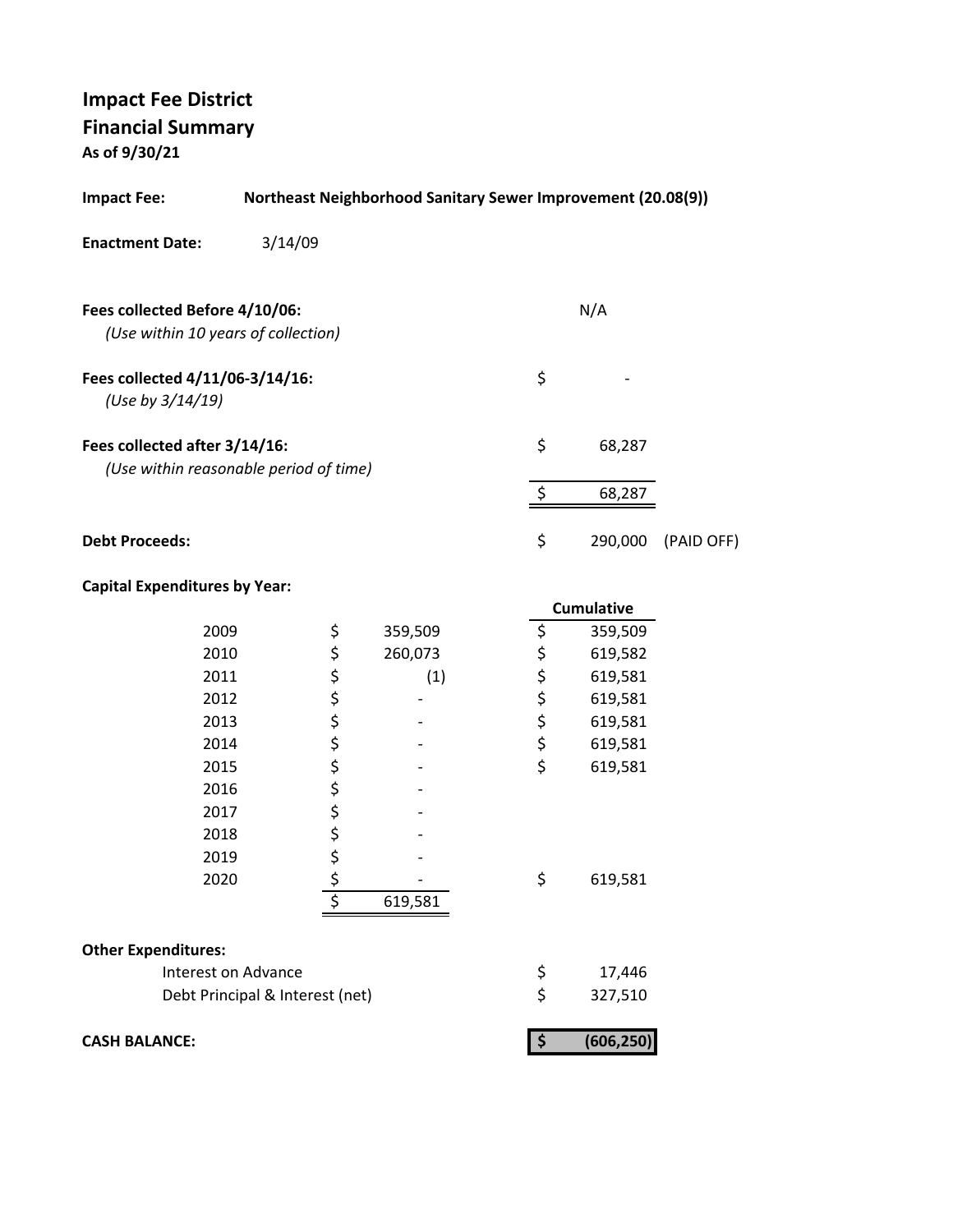**As of 9/30/21**

#### **Impact Fee: Lower Badger Mill Creek Sanitary and Stormwater Management (20.08(10))**

#### **Enactment Date:** 12/5/09

|                                                                         |    | Sewer                    | <b>Stormwater</b> |
|-------------------------------------------------------------------------|----|--------------------------|-------------------|
| Fees collected 7/12/05-4/10/06:<br>(Use within 10 years of collection)  | Š. | $\overline{\phantom{a}}$ | S                 |
| Fees collected 4/11/06-12/5/16:<br>(Use by 12/5/19)                     | \$ | 360,452                  | Ś<br>689,372      |
| Fees collected after 12/5/16:<br>(Use within reasonable period of time) | Ś  | 1,258,246                | 1,619,805         |
|                                                                         |    | 1,618,698                | 2,309,177         |
| <b>Debt Proceeds:</b>                                                   | \$ | 1,952,700                |                   |

#### **Capital Expenditures by Year:**

|                                 |                 | <b>SEWER</b>       |                        |    | <b>STORMWATER</b> |    |                   |  |
|---------------------------------|-----------------|--------------------|------------------------|----|-------------------|----|-------------------|--|
|                                 |                 |                    | <b>Cumulative</b>      |    |                   |    | <b>Cumulative</b> |  |
| 2009                            | \$<br>812,879   | \$                 | 812,879                | \$ | 37,716            | \$ | 37,716            |  |
| 2010                            | \$<br>241,355   | \$                 | 1,054,234              | \$ |                   | \$ | 37,716            |  |
| 2011                            | \$<br>(61, 626) | \$                 | 992,608                | \$ | 266               | \$ | 37,982            |  |
| 2012                            | \$<br>498,829   | \$                 | 1,491,437              | \$ |                   | \$ | 37,982            |  |
| 2013                            | \$<br>200       | \$                 | 1,491,637              | \$ |                   | \$ | 37,982            |  |
| 2014                            | \$<br>213,769   | \$                 | 1,705,405              | \$ |                   | \$ | 37,982            |  |
| 2015                            | \$<br>1,001,448 | \$                 | 2,706,853              | \$ | 450,626           | \$ | 488,608           |  |
| 2016                            | \$<br>516,633   | \$                 | 3,223,486              | \$ |                   | \$ | 488,608           |  |
| 2017                            | \$<br>67        | \$                 | 3,223,553              | \$ |                   | \$ | 488,608           |  |
| 2018                            | \$<br>59,693    | \$                 | 3,283,246              | \$ | 49,970            | \$ | 538,578           |  |
| 2019                            | \$              | \$                 | 3,283,246              | \$ | 13,915            | \$ | 552,493           |  |
| 2020                            | \$              | \$                 | 3,283,246              | \$ | 176,467           | \$ | 728,961           |  |
| 2021                            | \$              | \$                 | 3,283,246              | \$ | 49,240            | \$ | 778,200           |  |
|                                 | \$3,283,246     |                    |                        |    | \$778,200.15      |    |                   |  |
| <b>Other Expenditures:</b>      |                 |                    |                        |    |                   |    |                   |  |
| Interest on Advance             |                 | \$                 | 20,716                 |    |                   | \$ | 5,256             |  |
| Debt Principal & Interest (net) |                 | \$                 | 2,066,303              |    |                   |    |                   |  |
| <b>CASH BALANCE:</b>            |                 | $\dot{\mathsf{s}}$ | (1,798,867)            |    |                   | \$ | 1,525,721         |  |
|                                 |                 |                    | <b>Combined Total:</b> | \$ | (273, 146)        |    |                   |  |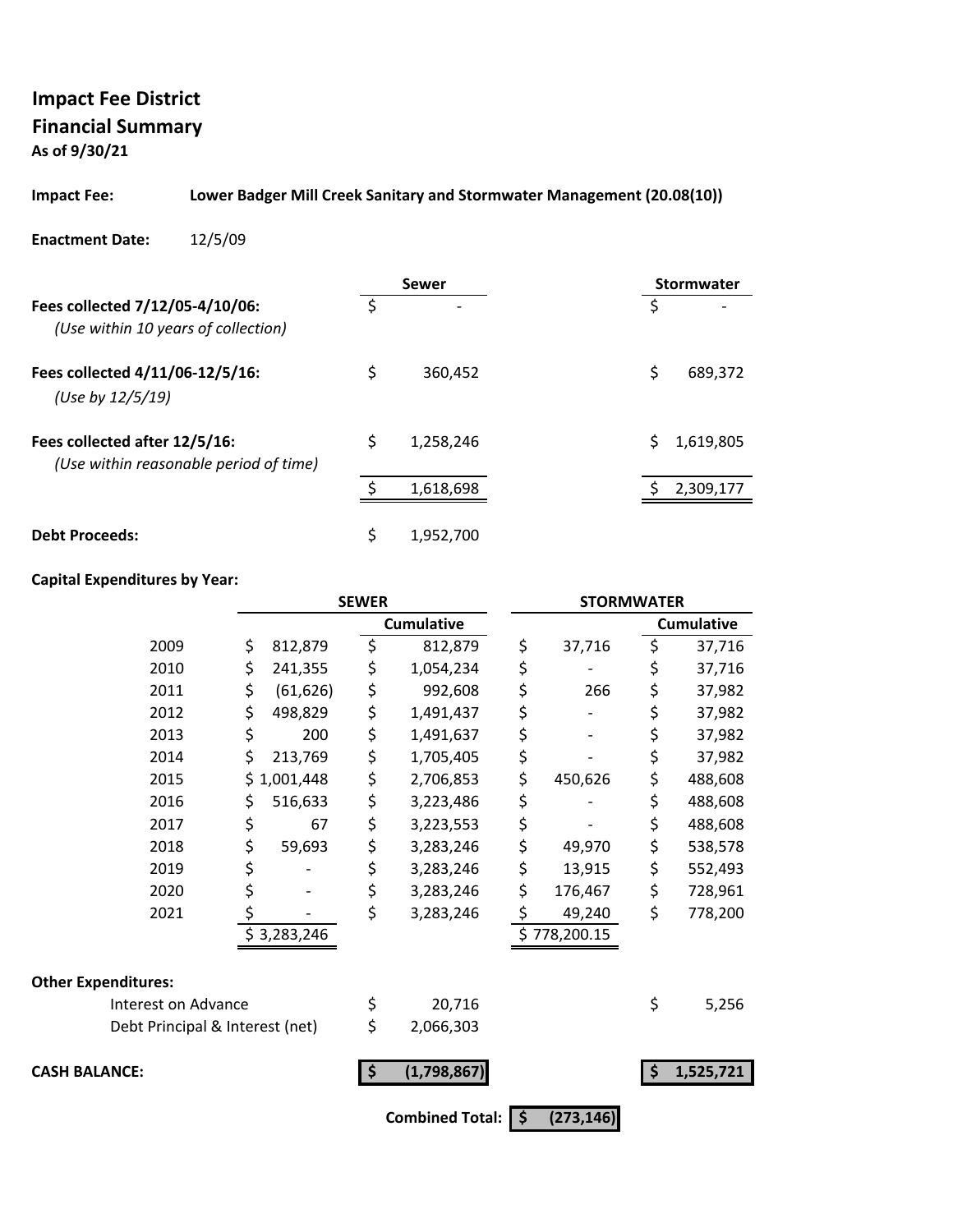**As of 9/30/21**

| <b>Impact Fee:</b>                                  | Jeffy Trail Sanitary Sewer (20.08(11)) |    |        |
|-----------------------------------------------------|----------------------------------------|----|--------|
| <b>Enactment Date:</b>                              | 3/28/13                                |    |        |
| Fees collected Before 4/10/06:                      | (Use within 10 years of collection)    |    | N/A    |
| Fees collected 4/11/06-3/28/20:<br>(Use by 3/28/23) |                                        | \$ | 92,937 |
| Fees collected after 3/28/20:                       | (Use within reasonable period of time) | \$ |        |
|                                                     |                                        | ¢  | 92,937 |
|                                                     |                                        |    |        |

#### **Capital Expenditures by Year:**

|                        |              | <b>Cumulative</b> |
|------------------------|--------------|-------------------|
| 2013                   | \$<br>83,135 | 83,135            |
| 2014                   | \$           | \$<br>83,135      |
| 2015                   |              | \$<br>83,135      |
| 2016                   |              | \$<br>83,135      |
|                        | 83,135       |                   |
| <b>Other Revenues:</b> |              |                   |
| Interest Income        |              | 588               |

| <b>CASH BALANCE:</b> |  |
|----------------------|--|

| 1U |
|----|
|----|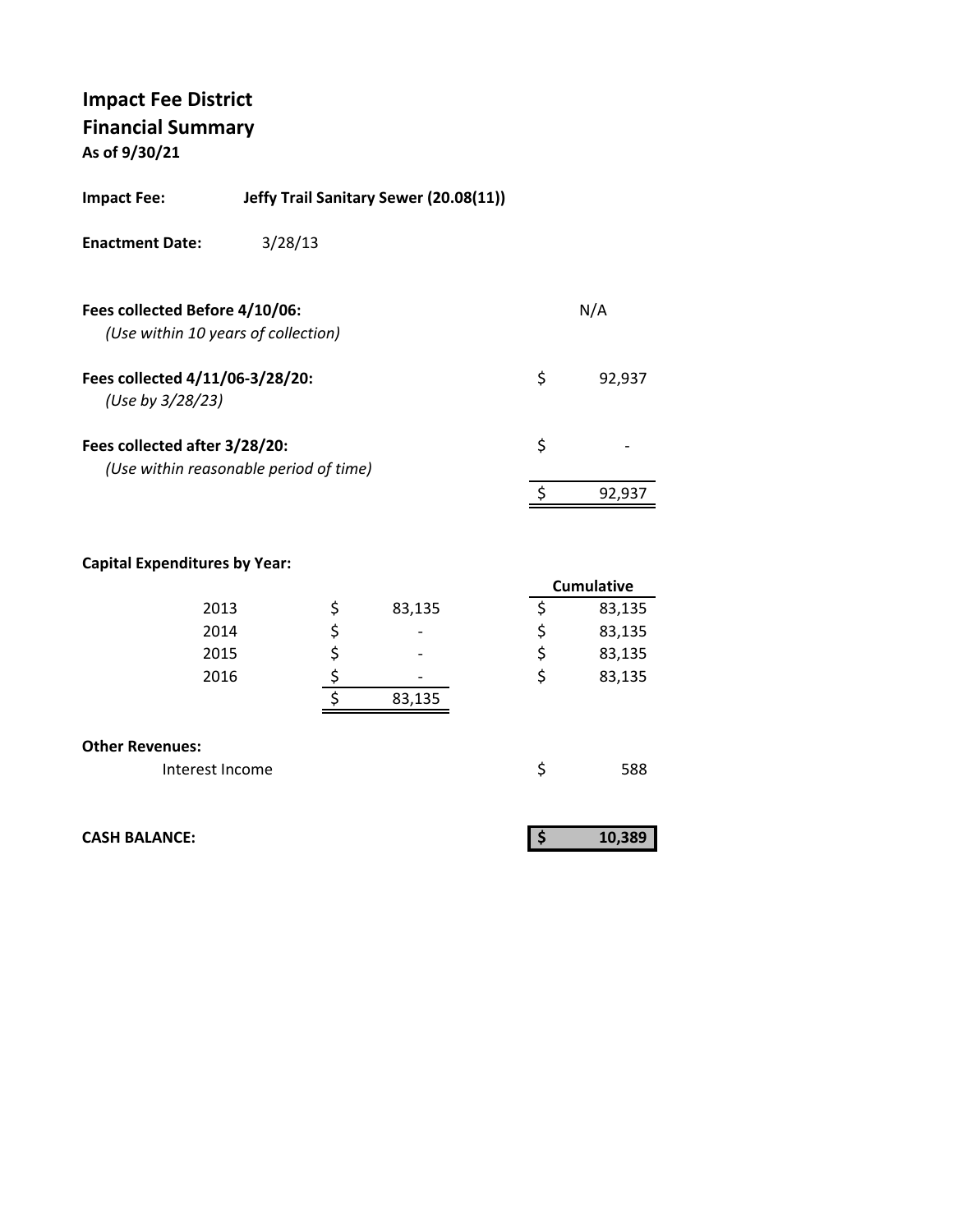**As of 9/30/21**

| <b>Impact Fee:</b>                                                    |        |            |         |    | West Elderberry Neighborhood Sanitary Sewer Improvement (20.08(1)) |  |
|-----------------------------------------------------------------------|--------|------------|---------|----|--------------------------------------------------------------------|--|
| <b>Enactment Date:</b>                                                | 8/3/18 |            |         |    |                                                                    |  |
|                                                                       |        |            |         |    |                                                                    |  |
| Fees collected Before 4/10/06:<br>(Use within 10 years of collection) |        |            |         |    | N/A                                                                |  |
| Fees collected 4/11/06-8/3/25:                                        |        |            |         | \$ | 70,014                                                             |  |
| (Use by 8/3/28)                                                       |        |            |         |    |                                                                    |  |
| Fees collected after 8/3/25:                                          |        |            |         | \$ |                                                                    |  |
| (Use within reasonable period of time)                                |        |            |         |    |                                                                    |  |
|                                                                       |        |            |         | \$ | 70,014                                                             |  |
|                                                                       |        |            |         |    |                                                                    |  |
| <b>Capital Expenditures by Year:</b>                                  |        |            |         |    | <b>Cumulative</b>                                                  |  |
| 2018                                                                  |        |            | 9,976   | \$ | 9,976                                                              |  |
| 2019                                                                  |        | \$\$\$\$\$ | 615,911 | \$ | 625,887.61                                                         |  |
| 2020                                                                  |        |            | 11,679  | \$ | 637,567                                                            |  |
| 2021                                                                  |        |            |         | \$ | 637,567                                                            |  |
|                                                                       |        |            | 637,567 |    |                                                                    |  |
| <b>Other Revenues:</b>                                                |        |            |         |    |                                                                    |  |
| Interest Income                                                       |        |            |         | \$ |                                                                    |  |
|                                                                       |        |            |         |    |                                                                    |  |
| <b>CASH BALANCE:</b>                                                  |        |            |         | \$ | (567, 553)                                                         |  |